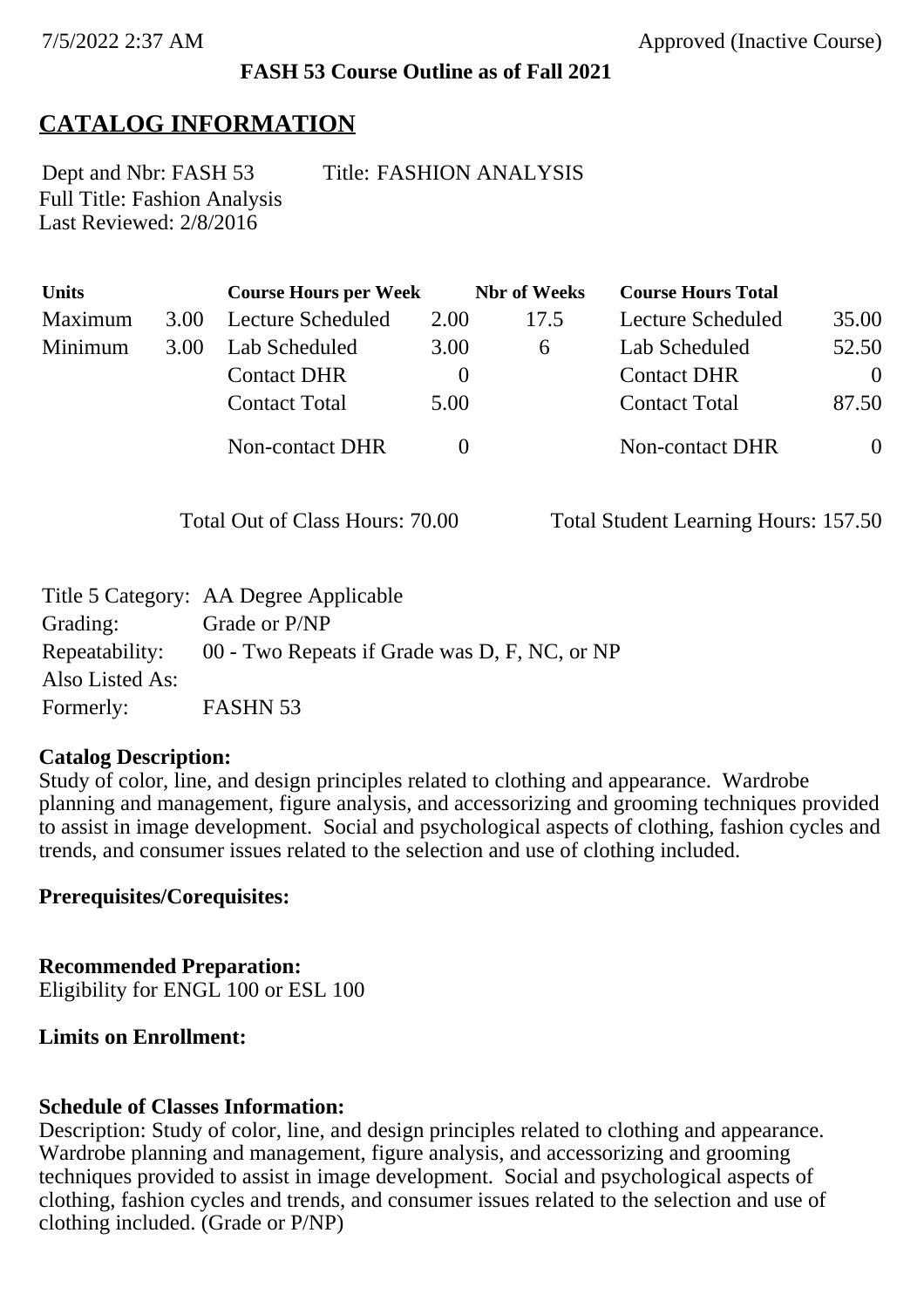# **ARTICULATION, MAJOR, and CERTIFICATION INFORMATION:**

| <b>AS Degree:</b><br><b>CSU GE:</b> | Area<br><b>Transfer Area</b> | Effective:<br>Effective: | Inactive:<br>Inactive: |
|-------------------------------------|------------------------------|--------------------------|------------------------|
| IGETC:                              | <b>Transfer Area</b>         | Effective:               | Inactive:              |
| <b>CSU Transfer:</b>                | Effective:                   | Inactive:                |                        |
| <b>UC</b> Transfer:                 | Effective:                   | Inactive:                |                        |

**CID:**

## **Certificate/Major Applicable:**

[Both Certificate and Major Applicable](SR_ClassCheck.aspx?CourseKey=FASH53)

# **COURSE CONTENT**

### **Student Learning Outcomes:**

Upon completion of the course, students will be able to:

1. Assess the body to determine appropriate body types and select clothing styles appropriate to create the fashion illusion using the elements and principles of design.

2. Plan and organize a wardrobe for a working woman or man including styles, fabric and color choices.

3. Select fashion colors that coordinate with the individual's natural coloring.

4. Select clothing that communicates the individual's style, image for both private sector and business sector.

# **Objectives:**

Upon successful completion of this course, students will be able to:

1. Discuss and compare how clothing communicates the social, economic, and psychological conditions of a culture.

2. Analyze appropriate clothing styles and silhouettes for various body types.

3. Prepare a diagram to scale of a body and evaluate the body for good proportion, comparing it to an ideal diagram.

4. Select appropriate fashion styles for the body that includes line, design motif, texture, proportion and scale, color and fabric.

5. Analyze an existing wardrobe to determine the appropriateness of each item and how it relates to overall wardrobe plan.

- 6. Recognize factors that influence appearance.
- 7. Prepare a basic wardrobe plan for working woman and man that

includes style, fabric, and color choices and an analysis of design theory applied.

8. Describe the theory of color analysis and analyze the various color theories promoted in the marketplace.

9. Appraise factors that influence good fit in clothing.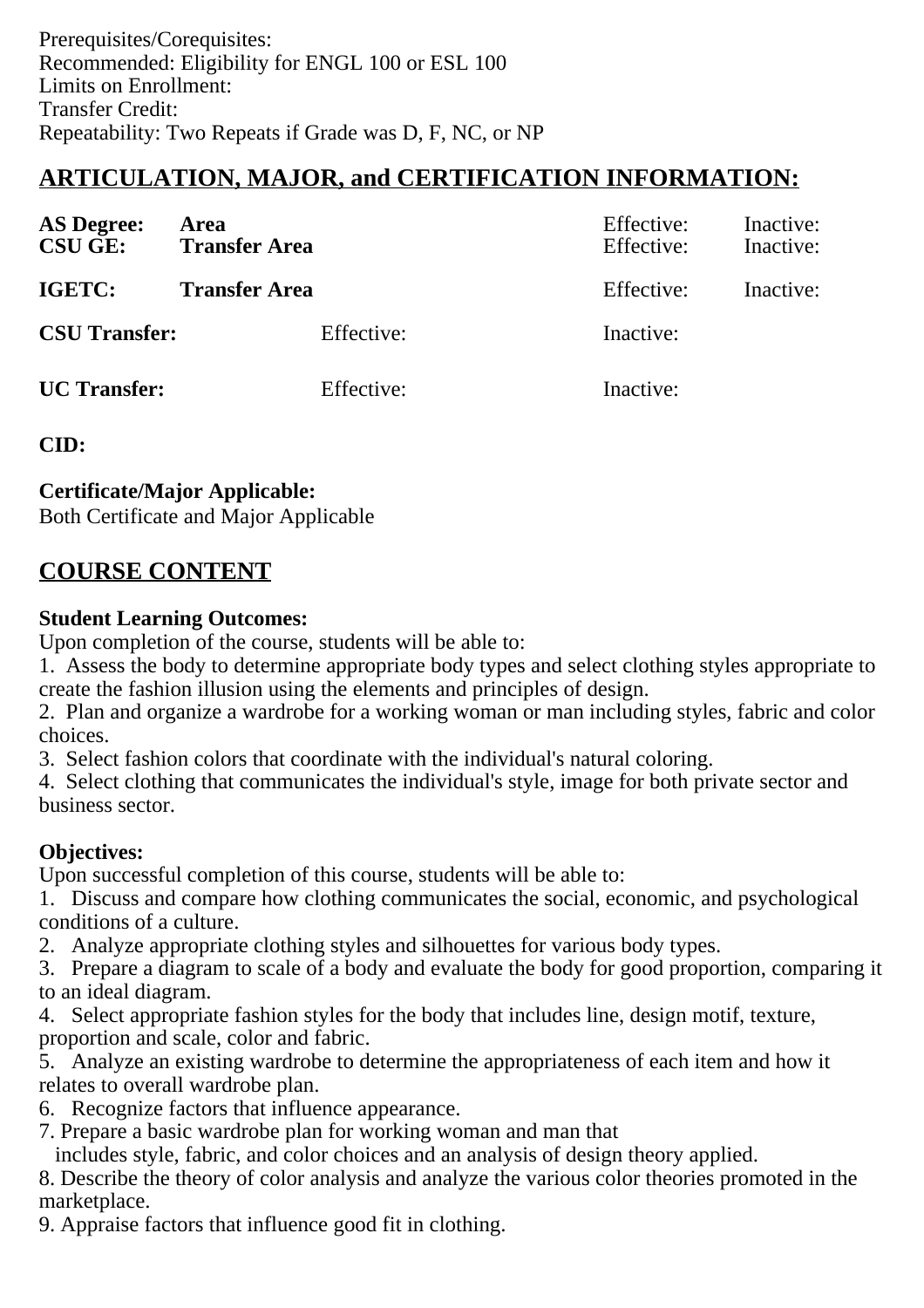- 10. Evaluate and compare wardrobe care for various clothing fabrics.
- 11. Predict future trends in clothing design manufacturing techniques.

### **Topics and Scope:**

- I. Psychological and sociological influences of dress
	- A. How clothing becomes a medium of expressing the individual's work and feeling about self
	- B. Clothing and other communications of culture
	- C. Fashion fad style per individual
- II. Physical influences of appearance
	- A. Your body, diet, skin, hair, and nails
	- B. Body types
	- C. Grooming
- III. Clothing and design
	- A. Form, shape, space, line, color, texture
	- B. Fabric design
	- C. Personal figure and color analysis
- IV. Consumer styling
	- A. Wardrobe planning and collecting
	- B. Fit in clothing
	- C. Wardrobe care
	- D. Shopping for clothing
	- E. Accessorizing
- V. Future of clothing

## **Assignment:**

- 1. Notebook which includes class assignments
- 2. Research paper or project (6 to 8 pages)
- 3. Body graph
- 4. Wardrobe plan/inventory
- 5. Three to four tests and a final exam
- 6. Reading from the text (10 to 25 pages per week)

# **Methods of Evaluation/Basis of Grade:**

**Writing:** Assessment tools that demonstrate writing skills and/or require students to select, organize and explain ideas in writing.

Research project, research paper, notebook  $\vert$   $\vert$  Writing  $\vert$ 

**Problem Solving:** Assessment tools, other than exams, that demonstrate competence in computational or noncomputational problem solving skills.

Body graph; wardrobe plan/inventory, research projects, research paper, notebook.

 $10 - 25\%$ 

Problem solving 40 - 55%